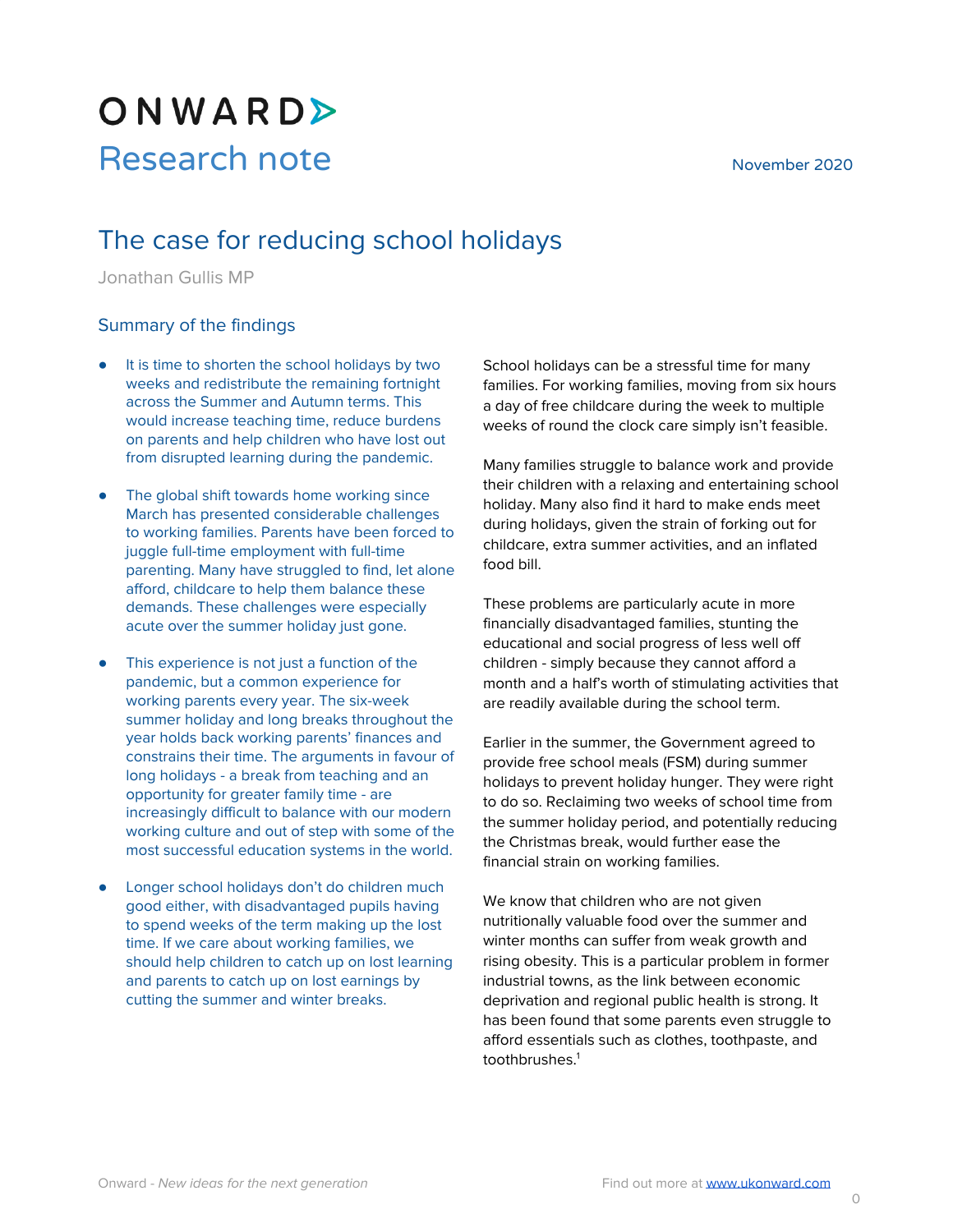Summer clubs and funded activities are essential in the pursuit of a higher level of health and wellbeing by reducing loneliness, isolation and anti-social behaviour, as well as increasing social interactions, confidence and nutrition. 2

By breaking up the school holidays into shorter and more manageable parts, evenly distributed across the school year, we can ease the financial burden on families caused by lengthy childcare costs or sacrificing work to do childcare and mediate the socioeconomic inequalities in both physical and mental health.

#### **Box: The strain of school holidays on family budgets and child wellbeing**

The average cost of holiday childcare in the UK is £133 per week. <sup>3</sup> As of 2015, nursery costs had increased by 77% compared with 2003 while earnings have remained roughly the same. $^4$ 

Oral evidence submitted by researchers and food bank staff to the APPG on Hunger described how food bank use accelerates significantly among families during the long summer holidays as they struggle to feed their children every day.<sup>5</sup> Professor Defeyter estimated that the loss of free school meals adds between £30 and £40 per week to parents' outgoings during school holidays. 6

According to the APPG on Hunger's 2018 report, every year 3 million children are at risk of going hungry over the summer period every year. A study by UKActive found that on average, pupils lose up to 80% of the fitness they have accrued over term-time, with most summer camps and summer sporting activities are outside of the financial means of families.

UKActive researched this phenomenon in the North West of England, studying 8 and 9-year-olds over a 13-month period. It was found that children from more disadvantaged backgrounds suffered a greater loss of fitness following the summer holidays. These findings demonstrate that the poorest quarter of kids see a drop in their fitness levels 18 times greater than the wealthiest 25% over the summer. $^7$ 

### The costs of holiday learning loss to children's attainment

There is strong evidence that holiday learning loss can and does contribute to widening attainment gaps between economically advantaged and disadvantaged students. 89

Evidence shows that children from low socioeconomic status (SES) families in Britain start their educational career behind their peers from high SES families. The gap is evident at age three and widens by the age of five and expands at a faster rate in primary school (5–11years) than secondary school. Despite advances in education in recent decades and the hard work of teachers, poorer children still go on to perform less well in GCSE examinations at age 16 compared to children from higher SES families. $^{10}$ 

This impacts on the career trajectory of poorer students through decreased likelihood of attending university and ergo poorer employment prospects. <sup>11</sup> Official data on this phenomenon in the UK can be difficult to come by however a number of reputable surveys have been conducted.

The UCL Institute of Education collected and analysed data about homeschooling from a sample of UK households and 4,559 children.<sup>12</sup> On average, during the second fortnight in April, pupils were doing an average of two and a half hours of school work per day. When broken down based on eligibility for FSM a shocking gap was observed.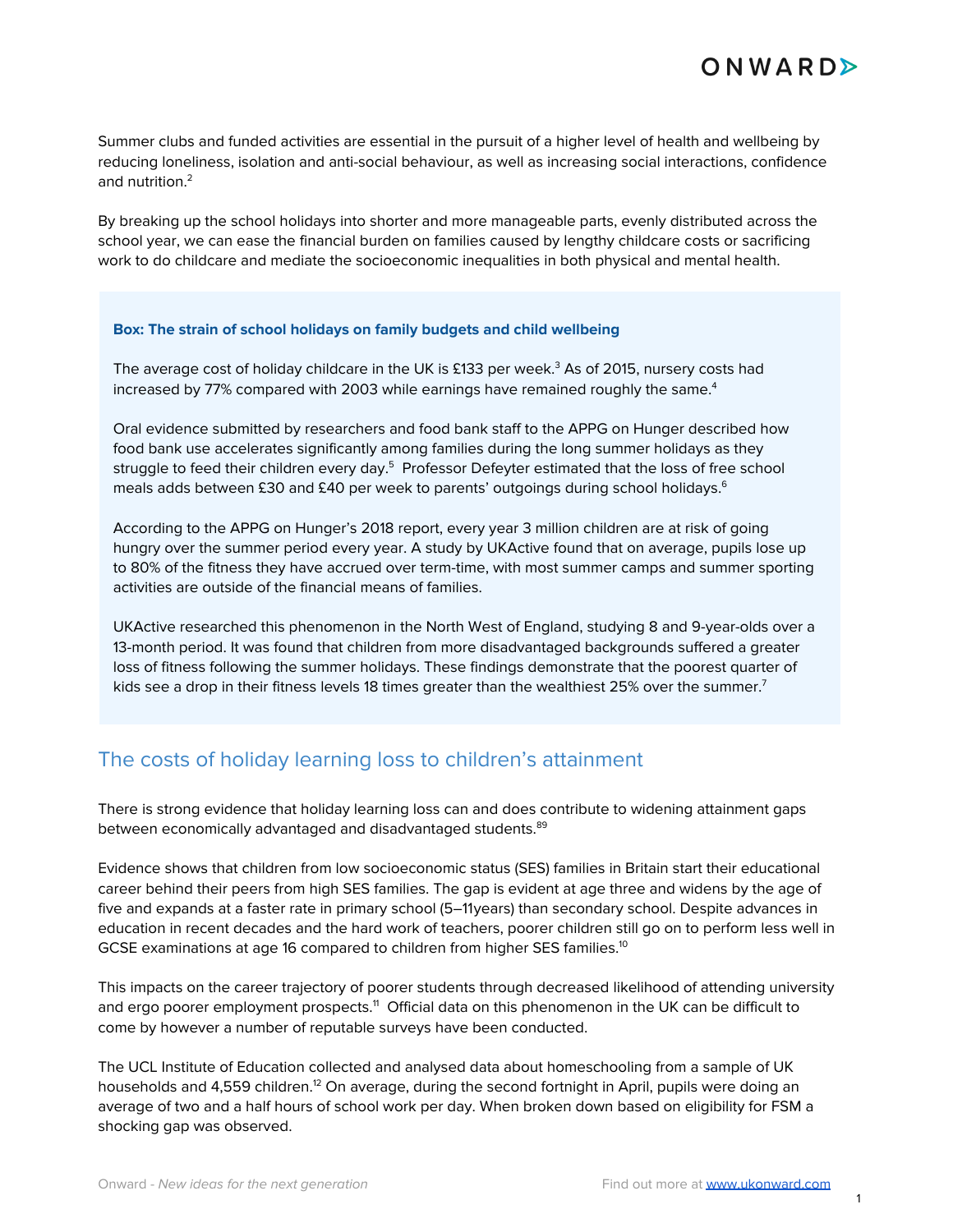Around a quarter of pupils eligible for FSM spent on average no time or under an hour on schooling compared with 18% of those students not eligible. This survey also found that roughly 20% of FSM pupils had no access to a computer at home. This figure rests at 7% for other students.

In March, Teach First surveyed teachers teaching in disadvantaged areas and found that 98% believed that some of their pupils would not have the necessary access to technology to continue learning online. The 'COVID-19 slide' estimated that pupils could return to school having made only 70% progress compared to a normal year in reading and only 50% in Maths. 13

## The drawbacks of extended breaks for poorer families

While some studies do point to the importance of a break from academia to children's personal growth and the expansion of key skills outside of the classroom, there are limits to this approach: extended breaks from safe, structured learning can also negatively impact a child's growth and development.

While this can be made up by online projects and tutorials, experience shows that this is heavily reliant on family resources. Initiatives can be frustrated by a lack of IT access in the home or by multiple students in one household requiring use of equipment, as was common when schools closed earlier in the year due to the pandemic.



#### **Figure 1 & 2: Pupils' access to IT and learning per day, against deprivation** Source: House of Commons Library, Teacher Tapp

Another factor contributing to the attainment gap is the home environment, and specifically the involvement (or lack of) parents in a child's educational development. This can present through lack of educational engagement as well as a lack of encouragement and the setting of expectations.

For more disadvantaged families, parents can be more unlikely to be able to provide this support due to work constraints and lack of resources to pay for educational outsourcing in the form of tutoring, learning software or homework clubs.

On return to school in September, considerable pressure is placed on students and teachers to 'make up' the stagnation and loss of learning that has occurred over the summer before being able to progress. Studies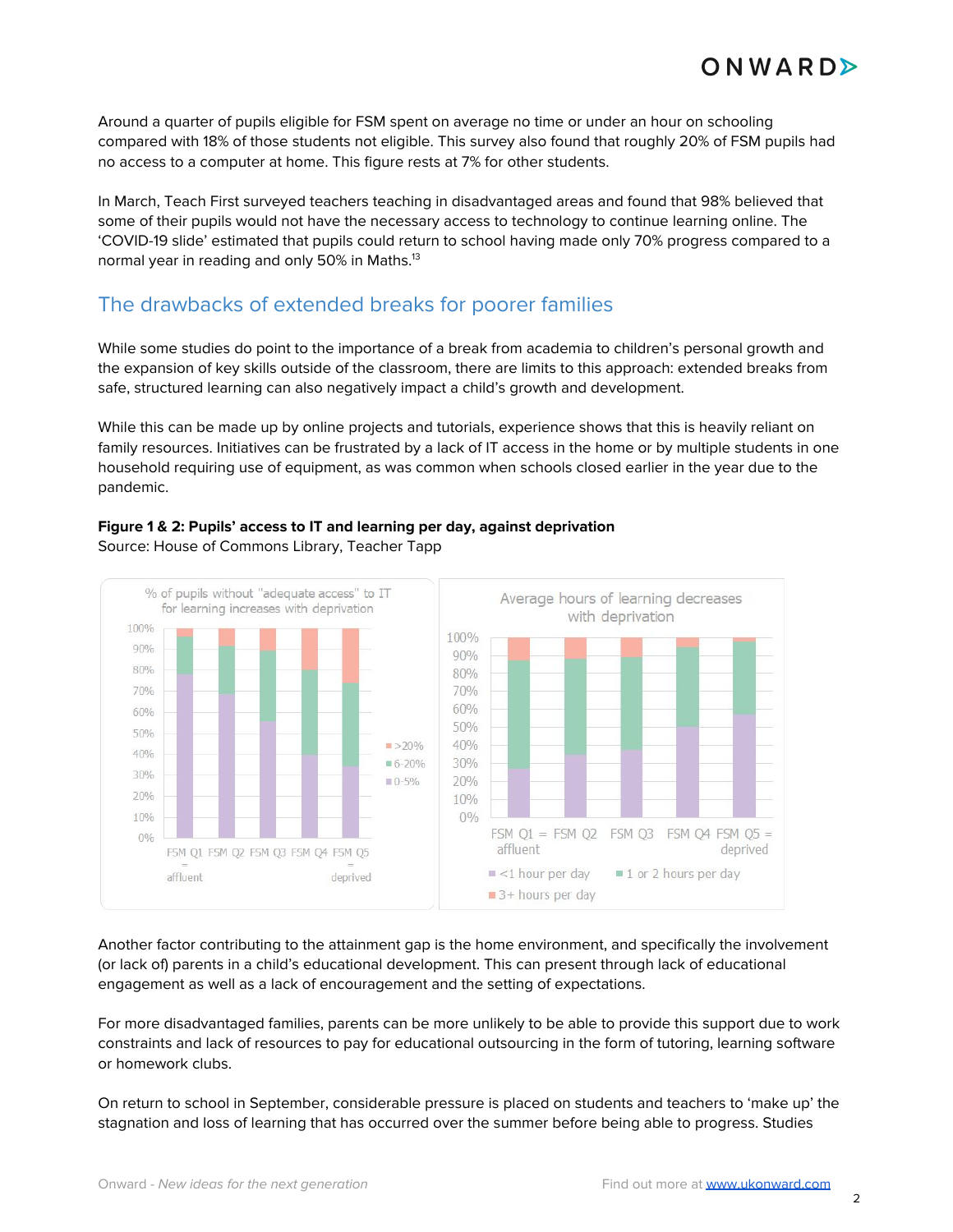have found that only after seven weeks of teaching were children able to exceed the level of education they achieved prior to the summer. 14

#### International comparisons

There is wide variation in school holiday duration around the world. In some parts of Asia, including high performing countries like South Korea and Japan, students are only on summer holiday for four weeks, whereas in Italy and Portugal pupils are typically out of school for up to 13 weeks.

In Europe, there are a number of education systems, such as some German Länder, the Netherlands and Denmark, which follow the UK's model of a six week holiday, albeit with some variation between regions and different age groups.<sup>15</sup> A recent OECD report on the French education system called for the country to reduce its summer holiday period from 8 weeks to support educational competitiveness. 16

Of the 36 countries listed in the OECD's most recent Education at a glance report (see Figure 2 above), nine have shorter school holidays than England or Scotland, including Denmark (10.6 weeks), Mexico (10 weeks), Germany (10 weeks), and Switzerland (9 weeks).<sup>17</sup>

#### **Figure 2: Length of school breaks, by country, OECD**

Source: OECD (2018) Education at a glance, Indicator D1



Notes: breaks exclude public/religious days, except if these days are included in longer breaks. 1. Minimum length of breaks as some may be longer for some regions within the country.

This partly reflects differences in the school year. The UK school year is 190 days long. This is marginally longer than the OECD average but shorter than many of the countries which appear higher than the UK in the OECD PISA rankings. These include Singapore (193), Denmark (200), Japan (201), Korea (220) and Indonesia (244).

A number of academics have made the case for shorter summer holidays, including University of Bern Professor Tina Hascher, who has argued that four weeks of summer holiday should be enough to ensure pupils, teachers and parents are able to enjoy a degree of respite whilst mitigating the effects of the summer slide in learning. 18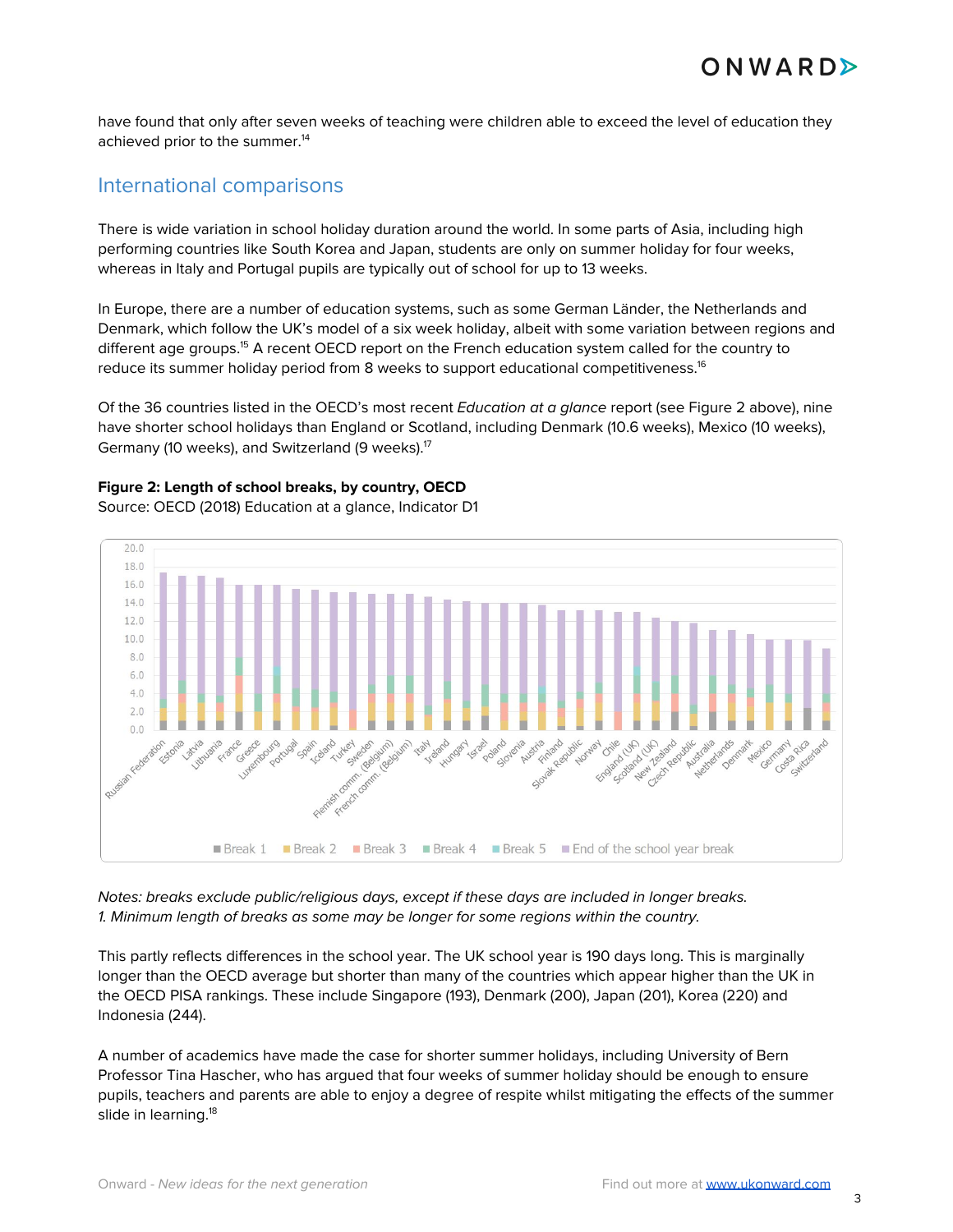In the UK, free schools, academies and local authorities have the ability to tailor the length of summer holidays but have largely failed to change their approach. However a number of local developments signal a growing interest in reduced school holidays.

The Isle of Wight recently launched a pilot scheme following a row over non-authorised absences during the school term due to family holidays. In the ensuing public consultation, a clear majority of respondents favoured a shorter summer break and an extended autumn half term. A further pilot was scheduled for schools in Nottinghamshire before the pandemic, following a consultation from Nottingham County Council that found over two thirds of parents were in favour of the shorter summer break.

# The effect of lockdown on learning

While the effect of lost learning time on pupils' attainment cannot yet be predicted, there can be little doubt that the pandemic has exacerbated many of these problems.

In the UK, schools closed on the 23<sup>rd</sup> March. On the 15<sup>th</sup> of June, secondary schools reopened for selected year groups for face-to-face learning, twelve weeks after the initial shutdown. Three of those weeks were scheduled school holidays, taking the amount of lost learning to nine weeks. That equates to a minimum of 225 hours of lost classroom contact. If a student did not return to school in June and studied from home until the end of the academic year, returning on the 1<sup>st</sup> of September, this jumps to 325 lost learning hours.

This is considerably higher than in many other countries, such as Singapore, Norway and France, which reopened in late May, suggesting that UK learners have disproportionately suffered as a result of the crisis. The mitigation of pandemic learning loss is not dissimilar to the annual catch-up all schools have to play in the wake of the summer holidays, but it will be more acute given normal term time and exams were disrupted.

We cannot change the past: the time that has been lost, has been lost. But we can make up for that lost time. There is a clear case for changing school holidays in Summer 2021 to ameliorate this impact, and catch up UK pupils against international counterparts. This time could be used to reinforce core subjects, and invest in foundational language, literacy and mathematics skills. The data consistently shows that where a good grasp of these basic skills is reached, additional and more complex information can be processed and retained.

# **Conclusion**

As a former teacher, I recognise the importance of the summer break. Students and teachers alike need the time to recuperate from the academic year. But I also recognise that the greatest burden I and my colleagues felt in school was preparing for the first few weeks back in September when students must be brought back up to speed all over again.

The last six months have brought home the challenges that arise when children spend too long at home and away from school: their learning suffers, the gap between well off and disadvantaged children widens, and working families suffer greater strain on their time and finances.

To correct those problems, and to ensure future generations do not experience similar challenges, Ministers should introduce a shorter summer break of four weeks from Summer 2021 and consider reducing other holidays, including the upcoming Christmas break. The reclaimed weeks should be used for structured activities and education in the term-time either side.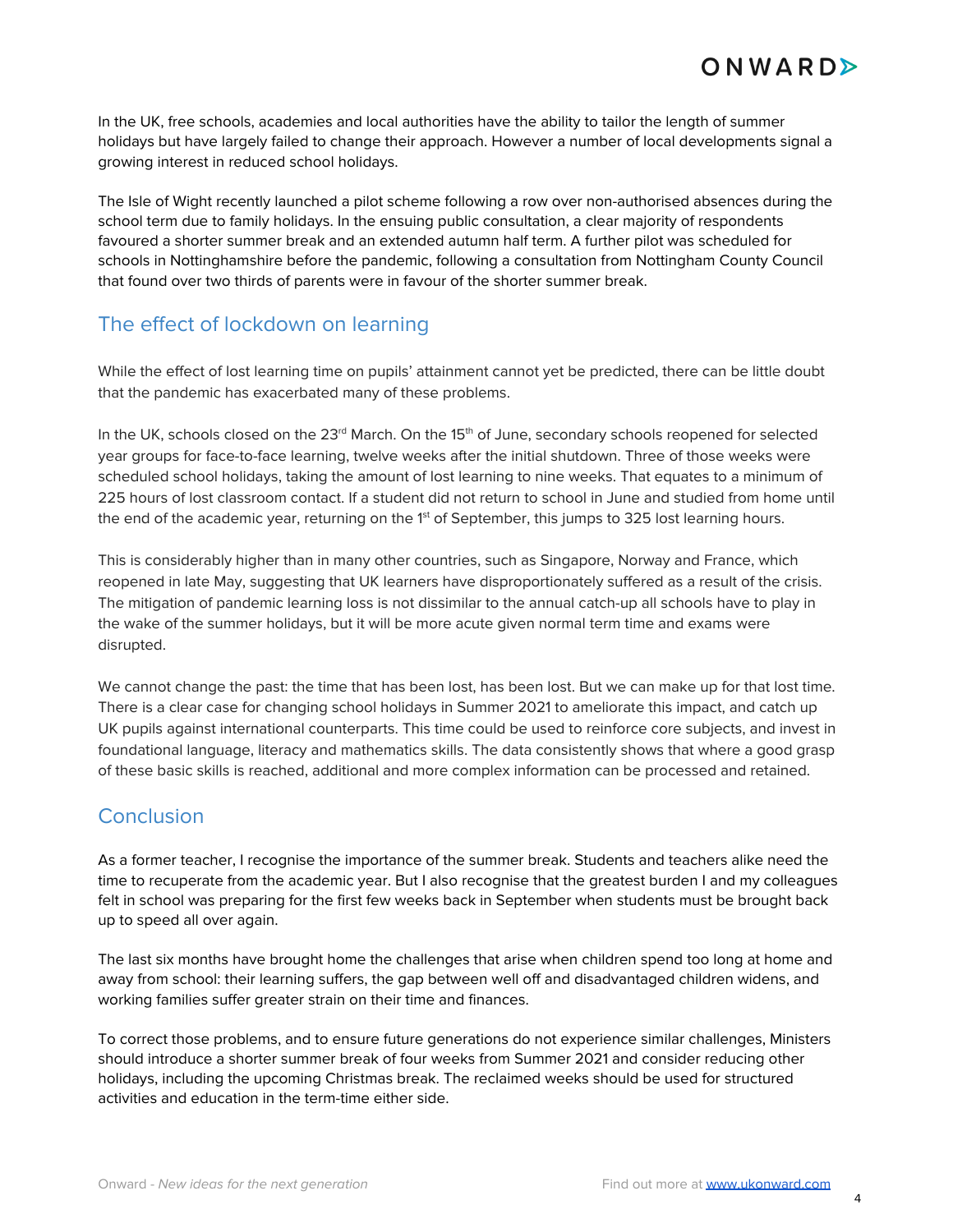During this time, teachers would not conduct normal lesson time. These two extra weeks in school could be used for activities to help disadvantaged students, one-on-one support, and extracurricular pursuits like drama or sports which too often can fall by the way side in a full classroom under the pressure of targets.

Shorter summer breaks, with structured time either side packed with activities for disadvantaged students, would help close the attainment gap, while allowing educators the freedom to provide more one-on-one feedback - something which can often fall to the wayside in a full classroom under the pressures of curriculum targets.